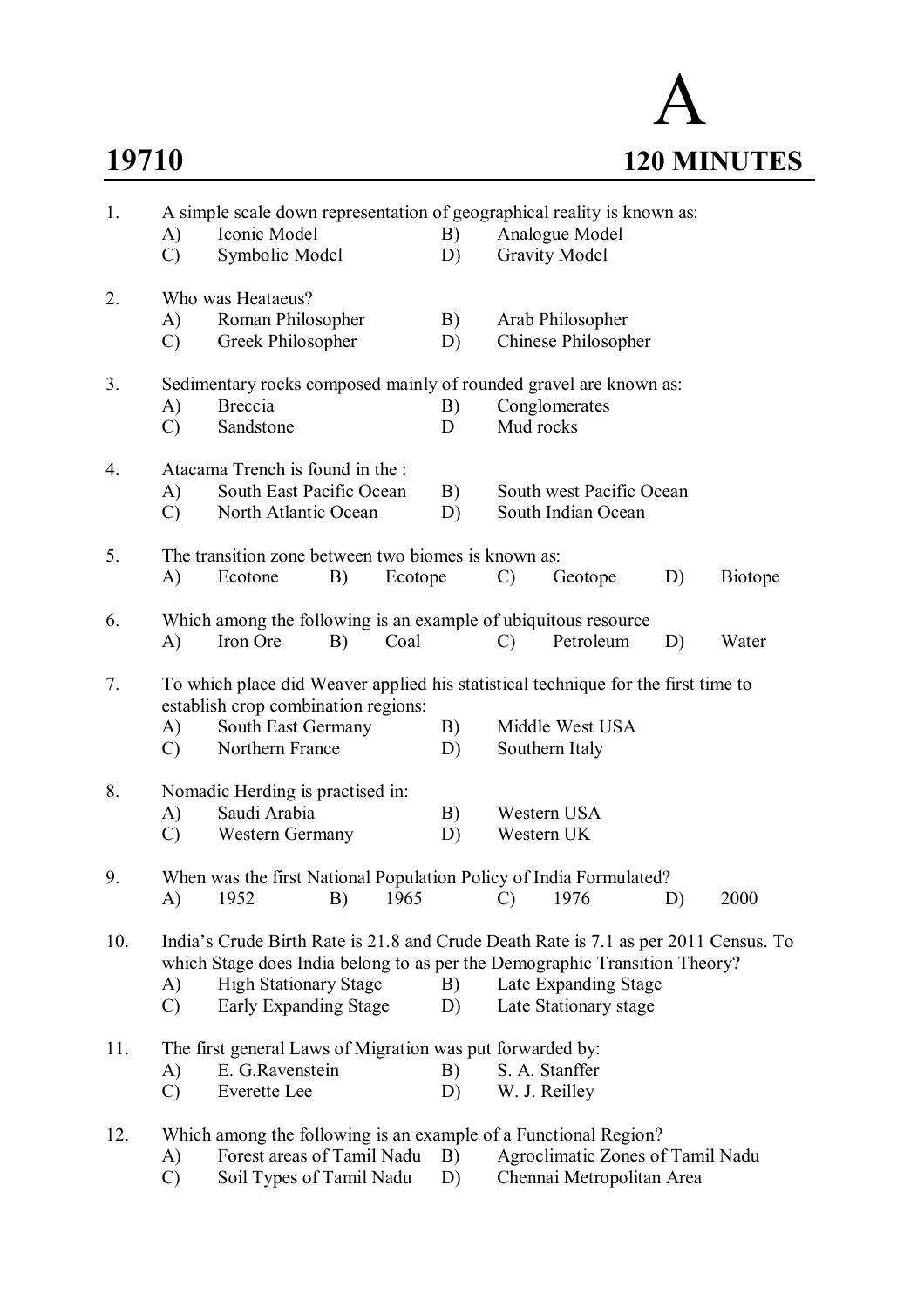| 13. |                                                                                                             | The concept of Growth Pole was first put forward by                                  |    |          |                            |                   |                                 |    |        |  |  |  |
|-----|-------------------------------------------------------------------------------------------------------------|--------------------------------------------------------------------------------------|----|----------|----------------------------|-------------------|---------------------------------|----|--------|--|--|--|
|     | A)                                                                                                          | Peter Haggett                                                                        |    |          | B)                         |                   | Francis Perroux                 |    |        |  |  |  |
|     | $\mathcal{C}$                                                                                               | Richard Chorley                                                                      |    |          | D)                         |                   | Von Thunen                      |    |        |  |  |  |
| 14. |                                                                                                             | Which among the following programmes is aimed at providing Insurance Cover to rabi   |    |          |                            |                   |                                 |    |        |  |  |  |
|     |                                                                                                             | & khraif crops and financial support to farmers in case of crop damage.              |    |          |                            |                   |                                 |    |        |  |  |  |
|     | A)                                                                                                          | Pradhan Manthri Fasal Bhima Yojana (PMFBY)                                           |    |          |                            |                   |                                 |    |        |  |  |  |
|     | B)                                                                                                          | Pradhan Manthri Gram Sinachi Yojana (PMGSY)                                          |    |          |                            |                   |                                 |    |        |  |  |  |
|     | $\mathcal{C}$                                                                                               | Pradhan Manthri Garib Kalyan Yojana (PMGKY)                                          |    |          |                            |                   |                                 |    |        |  |  |  |
|     | D)                                                                                                          | Kissan Vikas Pathra (KVP)                                                            |    |          |                            |                   |                                 |    |        |  |  |  |
| 15. |                                                                                                             | Urban population in India as per 2011 Census is -----%.                              |    |          |                            |                   |                                 |    |        |  |  |  |
|     | A)                                                                                                          | 31.2                                                                                 | B) | 23.7     |                            | $\mathcal{C}$     | 25.8                            | D) | 27.8   |  |  |  |
| 16. |                                                                                                             | Which among the following assumptions are wrong with regard to Christaller's         |    |          |                            |                   |                                 |    |        |  |  |  |
|     |                                                                                                             | Central Place Theory?                                                                |    |          |                            |                   |                                 |    |        |  |  |  |
|     | There should be an unbounded isotrophic plain with a homogeneous<br>1.<br>distribution of purchasing power. |                                                                                      |    |          |                            |                   |                                 |    |        |  |  |  |
|     | 2.                                                                                                          | Un-minimised consumer movement                                                       |    |          |                            |                   |                                 |    |        |  |  |  |
|     | 3 <sub>1</sub>                                                                                              | Central goods to be purchased at nearest central place.                              |    |          |                            |                   |                                 |    |        |  |  |  |
|     | 4.                                                                                                          | Excess profits are to be earned by any central place.                                |    |          |                            |                   |                                 |    |        |  |  |  |
|     |                                                                                                             |                                                                                      |    |          |                            |                   |                                 |    |        |  |  |  |
|     | A)                                                                                                          | 1 & 3                                                                                | B) | 2 & 4    |                            | $\mathcal{C}$     | 1 & 4                           | D) | 2 & 3  |  |  |  |
| 17. | The Sir Creek forms the boundary between                                                                    |                                                                                      |    |          |                            |                   |                                 |    |        |  |  |  |
|     | A)                                                                                                          | India & Pakistan                                                                     |    |          | B)                         |                   | India & China                   |    |        |  |  |  |
|     | $\mathcal{C}$                                                                                               | India & Afghanistan                                                                  |    |          | D)                         |                   | India & Bangladesh              |    |        |  |  |  |
| 18. | Sharda Canal is located in the State of:                                                                    |                                                                                      |    |          |                            |                   |                                 |    |        |  |  |  |
|     | A)                                                                                                          | West Bengal                                                                          |    |          | B)                         |                   | Tamil Nadu                      |    |        |  |  |  |
|     | $\mathcal{C}$                                                                                               | Madhya Pradesh                                                                       |    |          | <b>Uttar Pradesh</b><br>D) |                   |                                 |    |        |  |  |  |
| 19. |                                                                                                             | The State which has the longest length of National Highways in India is              |    |          |                            |                   |                                 |    |        |  |  |  |
|     | A)                                                                                                          | Madhya Pradesh                                                                       |    |          |                            | B) Andhra Pradesh |                                 |    |        |  |  |  |
|     | $\mathcal{C}$                                                                                               | Maharashtra                                                                          |    |          |                            | D) Uttar Pradesh  |                                 |    |        |  |  |  |
| 20. |                                                                                                             | Which among the following is the major type of forest found in Kerala?               |    |          |                            |                   |                                 |    |        |  |  |  |
|     | A)                                                                                                          | Tropical Wet Evergreen                                                               |    |          | B)                         |                   | <b>Tropical Moist Deciduous</b> |    |        |  |  |  |
|     | $\mathcal{C}$                                                                                               | <b>Tropical Dry Deciduous</b>                                                        |    |          | D)                         |                   | Tropical Semi Evergreen         |    |        |  |  |  |
| 21. |                                                                                                             | Two places are located 15 kms apart on the surface of the earth. They are shown on a |    |          |                            |                   |                                 |    |        |  |  |  |
|     |                                                                                                             | map at 5 cms apart. What will be the scale of the map?                               |    |          |                            |                   |                                 |    |        |  |  |  |
|     | A)                                                                                                          | 1:300,000                                                                            | B) | 1:30,000 |                            | $\mathcal{C}$     | $1:3000,000$ D)                 |    | 1:3000 |  |  |  |
| 22. | known as                                                                                                    | The process of simplifying too small or too complex feature to be shown on a map is  |    |          |                            |                   |                                 |    |        |  |  |  |
|     | A)                                                                                                          | Compilation                                                                          |    |          | Omittance<br>B)            |                   |                                 |    |        |  |  |  |
|     |                                                                                                             |                                                                                      |    |          |                            |                   |                                 |    |        |  |  |  |

C) Selective Selection D) Generalization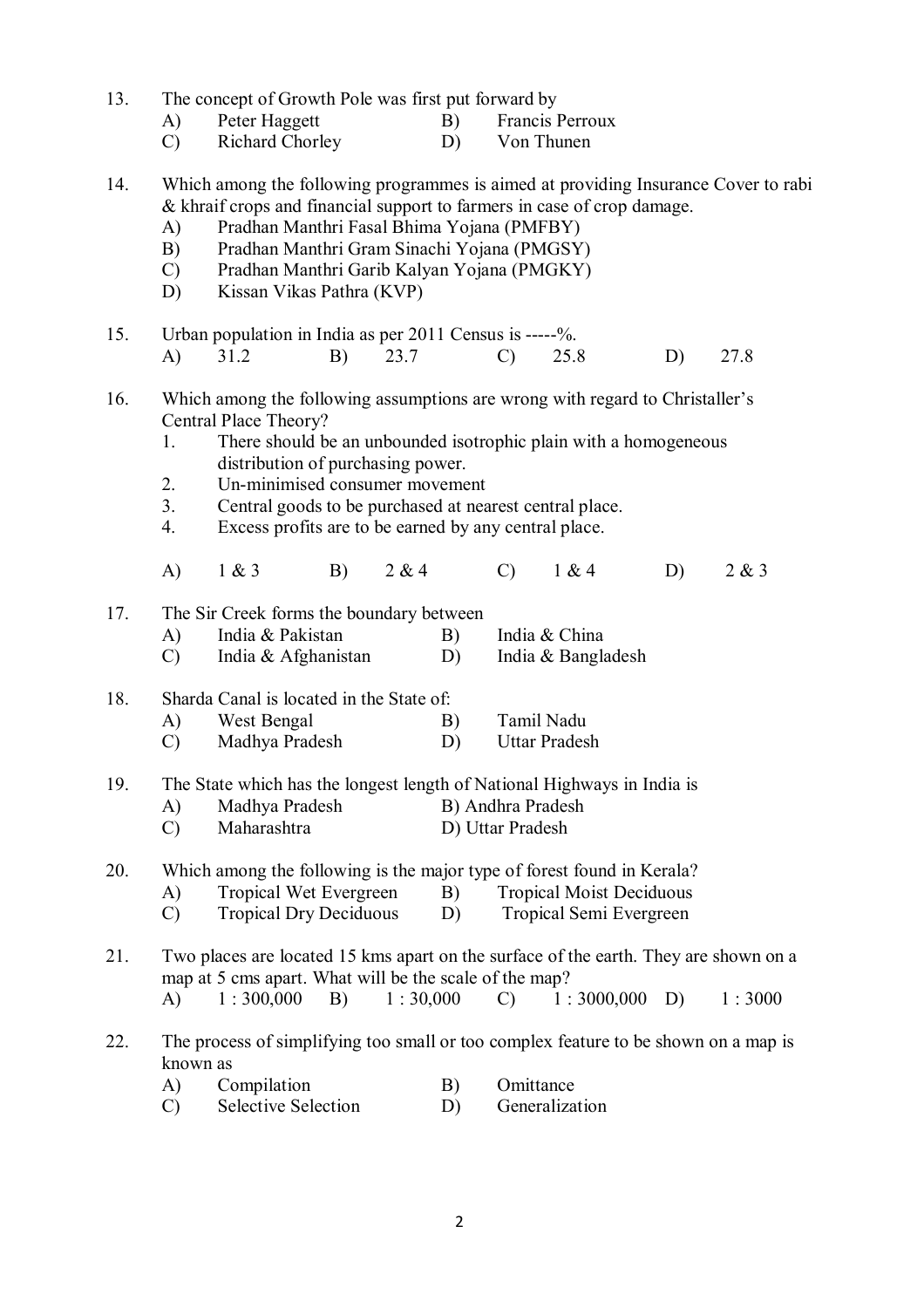| Which among the following sensor is used to detect sea-surface temperature?<br>23. |                                                                                                                                                                                            |                                                                                                                                                                                                                       |                                                                  |          |          |                       |                                                                          |    |                                                                                             |  |  |
|------------------------------------------------------------------------------------|--------------------------------------------------------------------------------------------------------------------------------------------------------------------------------------------|-----------------------------------------------------------------------------------------------------------------------------------------------------------------------------------------------------------------------|------------------------------------------------------------------|----------|----------|-----------------------|--------------------------------------------------------------------------|----|---------------------------------------------------------------------------------------------|--|--|
|                                                                                    | A)                                                                                                                                                                                         | Radar                                                                                                                                                                                                                 | B)                                                               | Infrared |          | $\mathcal{C}$         | Microwave                                                                | D) | Sonar                                                                                       |  |  |
| 24.                                                                                | A)<br>$\mathcal{C}$                                                                                                                                                                        | Small registration mark exposed on the edges of aerial photograph are known as<br>Principal Marks<br>Nadir Marks                                                                                                      |                                                                  |          | B)<br>D) |                       | <b>Fiducial Marks</b><br>Perspective Marks.                              |    |                                                                                             |  |  |
| 25.                                                                                | A)<br>$\mathcal{C}$                                                                                                                                                                        | Which among the following is a Geostationary Satellite?<br>GSAT-31<br>LANDSAT-7                                                                                                                                       |                                                                  |          | B)<br>D) | $IRS-1D$<br>SPOT-5    |                                                                          |    |                                                                                             |  |  |
| 26.                                                                                | A)<br>$\mathcal{C}$                                                                                                                                                                        | Identify the proprietary Image Processing Software from the following<br><b>ILWIS</b><br><b>ERDAS IMAGINE</b>                                                                                                         |                                                                  |          | B)<br>D) | <b>OSSIM</b><br>gVSIG |                                                                          |    |                                                                                             |  |  |
| 27.                                                                                | A)<br>$\mathcal{C}$                                                                                                                                                                        | The process of converting an analogue map to a digital raster image is known as<br>Scanning<br>Plotting                                                                                                               |                                                                  |          | B)<br>D) | Digitization          | Digital Surveying                                                        |    |                                                                                             |  |  |
| 28.                                                                                | A)<br>$\mathcal{C}$                                                                                                                                                                        | Quad-Tree model is a<br>Vector Compaction Method B)<br>Network Analysis Method                                                                                                                                        |                                                                  |          | D)       |                       | Overlay Analysis Method<br><b>Raster Compaction Method</b>               |    |                                                                                             |  |  |
| 29.                                                                                | A)<br>$\mathcal{C}$                                                                                                                                                                        | Palaeontology<br>Palaeoclimatology                                                                                                                                                                                    |                                                                  |          | B)<br>D) |                       | Palaeogeography<br>Palaeomagnetism                                       |    | The branch of Science that deals with the study of distribution of ancient land and sea is: |  |  |
| 30.                                                                                | A)<br>B)<br>C)<br>D)                                                                                                                                                                       | Which among the following is not an indicator in the calculation of Human<br>Development Index?<br>Life Expectancy at birth<br>schooling in the adult population<br>Gross National Income<br>Literacy Rate            |                                                                  |          |          |                       | Expected years of schooling for school age children and average years of |    |                                                                                             |  |  |
| 31.                                                                                | A)<br>B)<br>$\mathcal{C}$<br>D)                                                                                                                                                            | W. M. Davis' concept of Cycle of Erosion is based on<br>Darwin's Concept of Evolution<br>Ritter's Concept of Unity in Diversity<br>Humboldt Concept of Continentality<br>Peter Haggett's Concept of Spatial Diffusion |                                                                  |          |          |                       |                                                                          |    |                                                                                             |  |  |
| 32.                                                                                | Sea floor Spreading occurs along<br>Convergent Plate Boundary<br><b>Transform Plate Boundary</b><br>A)<br>B)<br>Divergent Plate Boundary<br>Occluded Plate Boundary<br>$\mathcal{C}$<br>D) |                                                                                                                                                                                                                       |                                                                  |          |          |                       |                                                                          |    |                                                                                             |  |  |
| 33.                                                                                | A)                                                                                                                                                                                         |                                                                                                                                                                                                                       | Yardangs are formed by the action of<br>Running water B)<br>Wind |          |          |                       | Glaciers<br>Waves<br>$\mathcal{C}$<br>D)                                 |    |                                                                                             |  |  |
|                                                                                    |                                                                                                                                                                                            |                                                                                                                                                                                                                       |                                                                  |          |          |                       |                                                                          |    |                                                                                             |  |  |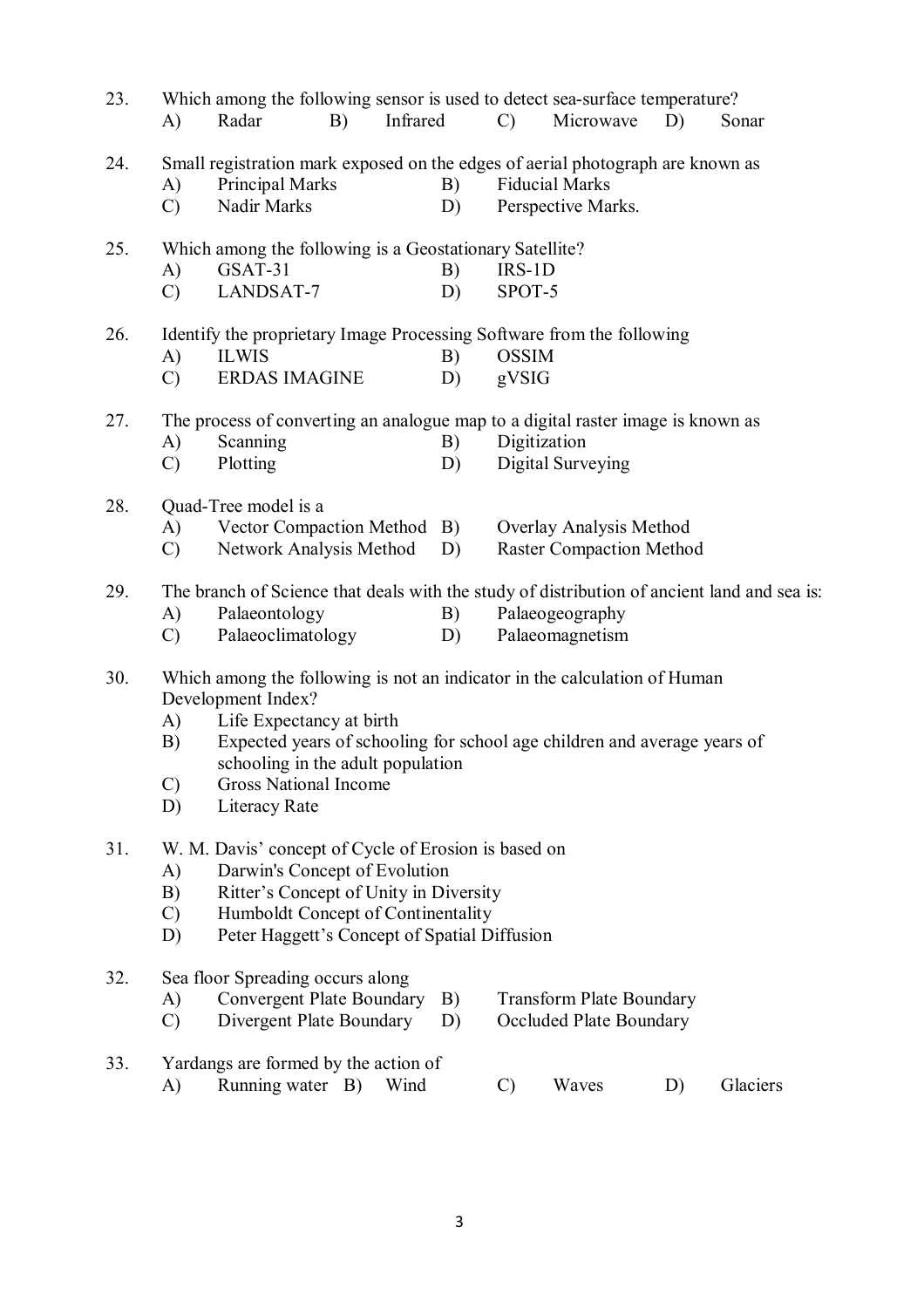34. Assertion: A: The diurnal range of temperature is more at higher altitudes than at sea level.

Reason: R: Atmosphere is less dense at higher altitudes.

A) A & R are true and R is the correct reason of A

**Industrial Regions Urban Centres**

- B) A & R are true and R is not the correct reason of A
- C) A is true but R is false
- D) A is false but R is true
- 35. An area on the surface of the Earth that can be classified according to the plants and animals living in it is known as:
	- A) Ecosystem B) Biome C) Environment D) Niche
- 36. Following table shows major industrial regions of the world and major urban centres in them. Match them correctly.

a) Mid-Lake Region 1. Cardiff b) South Wales 2. Baku c) Caucasus 3. Nagoya d) Chukyo 4. Pittsburg A) a-4, b-1, c-2, d-3 B) a-2, b-4, c-1, d-3<br>C) a-3, b-2, c-4, d-1 D) a-1, b-4, c-3, d-2 C) a-3, b-2, c-4, d-1 D) 37. Which agricultural regionalization technique uses One-Sheet Table for identifying crop combination region? A) Weaver's technique B) Smith's technique C) Coppock's technique D) Doi's technique. 38. Identify the statements which are not true with regard to the Green Revolution in India 1. High Yielding Varieties of seeds were used to achieve greater productivity. 2. Focus was on small and poor farmers 3. Attained self-sufficiency in food grain production. 4. Punjab was most beneficial State. A) 1 & 4 B) 2 & 3 C) Only 2 D) 3 & 4 39. Most populous metropolitan city in India as per 2011 Census:<br>A) Delhi B) Kolkata C) Mumbai A) Delhi B) Kolkata C) Mumbai D) Chennai 40. Who put forward the doctrine that the population increases in geometric progression while food supply increases in arithmetic progression. A) Edwin Cannon B) Thomas Malthus C) David Ricardo D) Karl Marx 41. Highest in hierarchy of growth foci is A) Growth Centres B) Growth Points C) Local Service Centres D) Growth Poles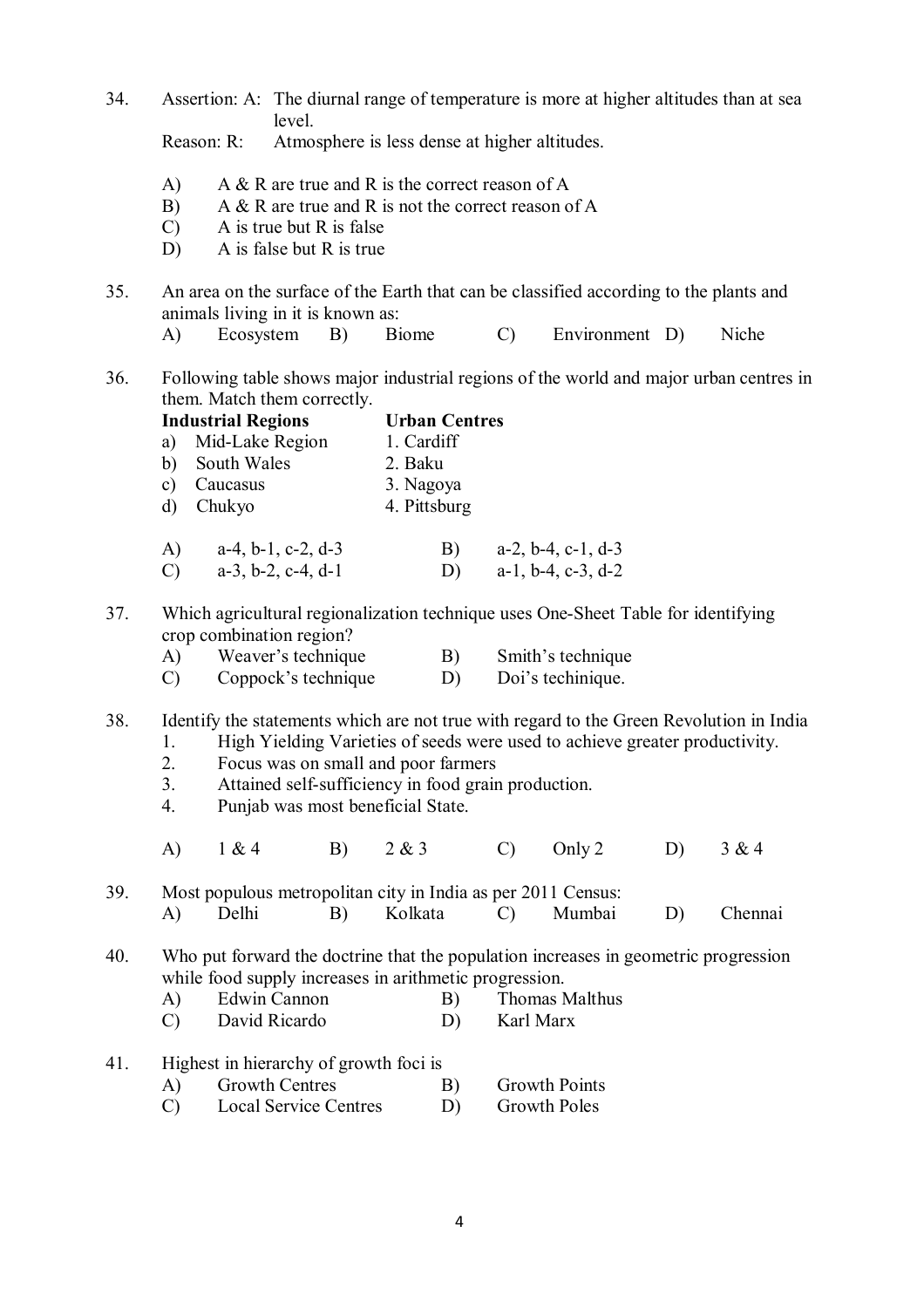| 42.                                                       | The main objective of HRIDAY Scheme is            |                                                                         |                                                                                         |                 |    |                         |                                                                         |    |                                                                                                                                                                                       |  |  |  |
|-----------------------------------------------------------|---------------------------------------------------|-------------------------------------------------------------------------|-----------------------------------------------------------------------------------------|-----------------|----|-------------------------|-------------------------------------------------------------------------|----|---------------------------------------------------------------------------------------------------------------------------------------------------------------------------------------|--|--|--|
|                                                           | A)                                                |                                                                         |                                                                                         |                 |    |                         | To provide hygienic and affordable sanitation facilities for urban poor |    |                                                                                                                                                                                       |  |  |  |
|                                                           | B)                                                | To provide holistic development of heritage cities                      |                                                                                         |                 |    |                         |                                                                         |    |                                                                                                                                                                                       |  |  |  |
|                                                           | $\mathcal{C}$                                     | To provide better infrastructural facilities                            |                                                                                         |                 |    |                         |                                                                         |    |                                                                                                                                                                                       |  |  |  |
|                                                           | D)                                                | To provide affordable home to urban poor                                |                                                                                         |                 |    |                         |                                                                         |    |                                                                                                                                                                                       |  |  |  |
| 43.                                                       |                                                   |                                                                         |                                                                                         |                 |    |                         |                                                                         |    | A town in India notified by Law by respective State Governments/ UTs and have local                                                                                                   |  |  |  |
|                                                           |                                                   | bodies irrespective of demographic characteristics is known as          |                                                                                         |                 |    |                         |                                                                         |    |                                                                                                                                                                                       |  |  |  |
|                                                           | A)                                                | Census Town                                                             |                                                                                         |                 | B) |                         | Urban Outgrowth                                                         |    |                                                                                                                                                                                       |  |  |  |
|                                                           | $\mathcal{C}$                                     | <b>Statutory Town</b>                                                   |                                                                                         |                 | D) |                         | <b>Urban Agglomeration</b>                                              |    |                                                                                                                                                                                       |  |  |  |
| 44.                                                       |                                                   | that of the largest town" pertains to                                   |                                                                                         |                 |    |                         |                                                                         |    | To which theory does the statement "If all the urban settlements in an area are ranked<br>in descending order of population, the population of the $nth$ ranking town will be $1/nth$ |  |  |  |
| Rank-Size Rule<br><b>Central Place Theory</b><br>A)<br>B) |                                                   |                                                                         |                                                                                         |                 |    |                         |                                                                         |    |                                                                                                                                                                                       |  |  |  |
|                                                           | $\mathcal{C}$                                     | <b>Gravity Model</b>                                                    |                                                                                         |                 | D) |                         | Multiple Nuclei Theory                                                  |    |                                                                                                                                                                                       |  |  |  |
| 45.                                                       | The highest peak in Trans-Himalayas is            |                                                                         |                                                                                         |                 |    |                         |                                                                         |    |                                                                                                                                                                                       |  |  |  |
|                                                           | A)                                                | Mt. Nandadevi                                                           |                                                                                         |                 | B) | Mt. K <sub>2</sub>      |                                                                         |    |                                                                                                                                                                                       |  |  |  |
|                                                           | $\mathcal{C}$                                     | Mt. Everest                                                             |                                                                                         |                 | D) |                         | Mt. Kailash                                                             |    |                                                                                                                                                                                       |  |  |  |
| 46.                                                       |                                                   | The largest rice producer in India:                                     |                                                                                         |                 |    |                         |                                                                         |    |                                                                                                                                                                                       |  |  |  |
|                                                           | A)                                                | Andhra Pradesh                                                          |                                                                                         |                 | B) |                         | Tamil Nadu                                                              |    |                                                                                                                                                                                       |  |  |  |
|                                                           | $\mathcal{C}$                                     | West Bengal                                                             |                                                                                         |                 | D) |                         | Karnataka                                                               |    |                                                                                                                                                                                       |  |  |  |
| 47.                                                       |                                                   |                                                                         |                                                                                         |                 |    |                         |                                                                         |    |                                                                                                                                                                                       |  |  |  |
|                                                           | A)                                                |                                                                         | National Fisheries Development Board is located at:<br>Visakhapatnam<br>B)<br>Hyderabad |                 |    |                         |                                                                         |    |                                                                                                                                                                                       |  |  |  |
|                                                           | $\mathcal{C}$                                     | Kochi                                                                   |                                                                                         |                 | D) | Mumbai                  |                                                                         |    |                                                                                                                                                                                       |  |  |  |
| 48.                                                       | The GI registered pineapple variety in Kerala is: |                                                                         |                                                                                         |                 |    |                         |                                                                         |    |                                                                                                                                                                                       |  |  |  |
|                                                           | A)                                                | Muthalamada Pineapple                                                   |                                                                                         |                 | B) | Neriamangalam Pineapple |                                                                         |    |                                                                                                                                                                                       |  |  |  |
|                                                           | C)                                                | Vazhakulam Pineapple                                                    |                                                                                         |                 | D) | Changalikodan Pineapple |                                                                         |    |                                                                                                                                                                                       |  |  |  |
| 49.                                                       |                                                   | A map showing the land use / land cover of India is an example of       |                                                                                         |                 |    |                         |                                                                         |    |                                                                                                                                                                                       |  |  |  |
|                                                           | A)                                                | Special purpose map                                                     |                                                                                         |                 | B) |                         | General map                                                             |    |                                                                                                                                                                                       |  |  |  |
|                                                           | $\mathcal{C}$                                     | Quantitative map                                                        |                                                                                         |                 | D) |                         | Qualitative map                                                         |    |                                                                                                                                                                                       |  |  |  |
| 50.                                                       |                                                   | What is the scale of the Topographic sheet with the number 58/D?        |                                                                                         |                 |    |                         |                                                                         |    |                                                                                                                                                                                       |  |  |  |
|                                                           | A)                                                | 1:250,000                                                               | B)                                                                                      | 1:50,000        |    | $\mathcal{C}$           | 1:25,000                                                                | D) | 1:100,000                                                                                                                                                                             |  |  |  |
| 51.                                                       |                                                   | An example of Active Remote Sensing sensor:                             |                                                                                         |                 |    |                         |                                                                         |    |                                                                                                                                                                                       |  |  |  |
|                                                           | A)                                                | <b>LISS</b>                                                             | B)                                                                                      | WiFs            |    | $\mathcal{C}$           | <b>MSS</b>                                                              | D) | <b>SAR</b>                                                                                                                                                                            |  |  |  |
| 52.                                                       |                                                   | Panchromatic films are                                                  |                                                                                         |                 |    |                         |                                                                         |    |                                                                                                                                                                                       |  |  |  |
|                                                           | A)                                                | <b>Colour Films</b>                                                     |                                                                                         |                 | B) |                         | <b>B&amp;W</b> Films                                                    |    |                                                                                                                                                                                       |  |  |  |
|                                                           | $\mathcal{C}$                                     | <b>Infrared Films</b>                                                   |                                                                                         |                 | D) |                         | False Colour Films                                                      |    |                                                                                                                                                                                       |  |  |  |
| 53.                                                       |                                                   | Spatial resolution of Thermal Infrared Sensor of LANDSAT 9 Satellite is |                                                                                         |                 |    |                         |                                                                         |    |                                                                                                                                                                                       |  |  |  |
|                                                           | A)                                                | 15 <sub>m</sub>                                                         | B)                                                                                      | 50 <sub>m</sub> |    | $\mathcal{C}$           | 30 <sub>m</sub>                                                         | D) | $100 \text{ m}$                                                                                                                                                                       |  |  |  |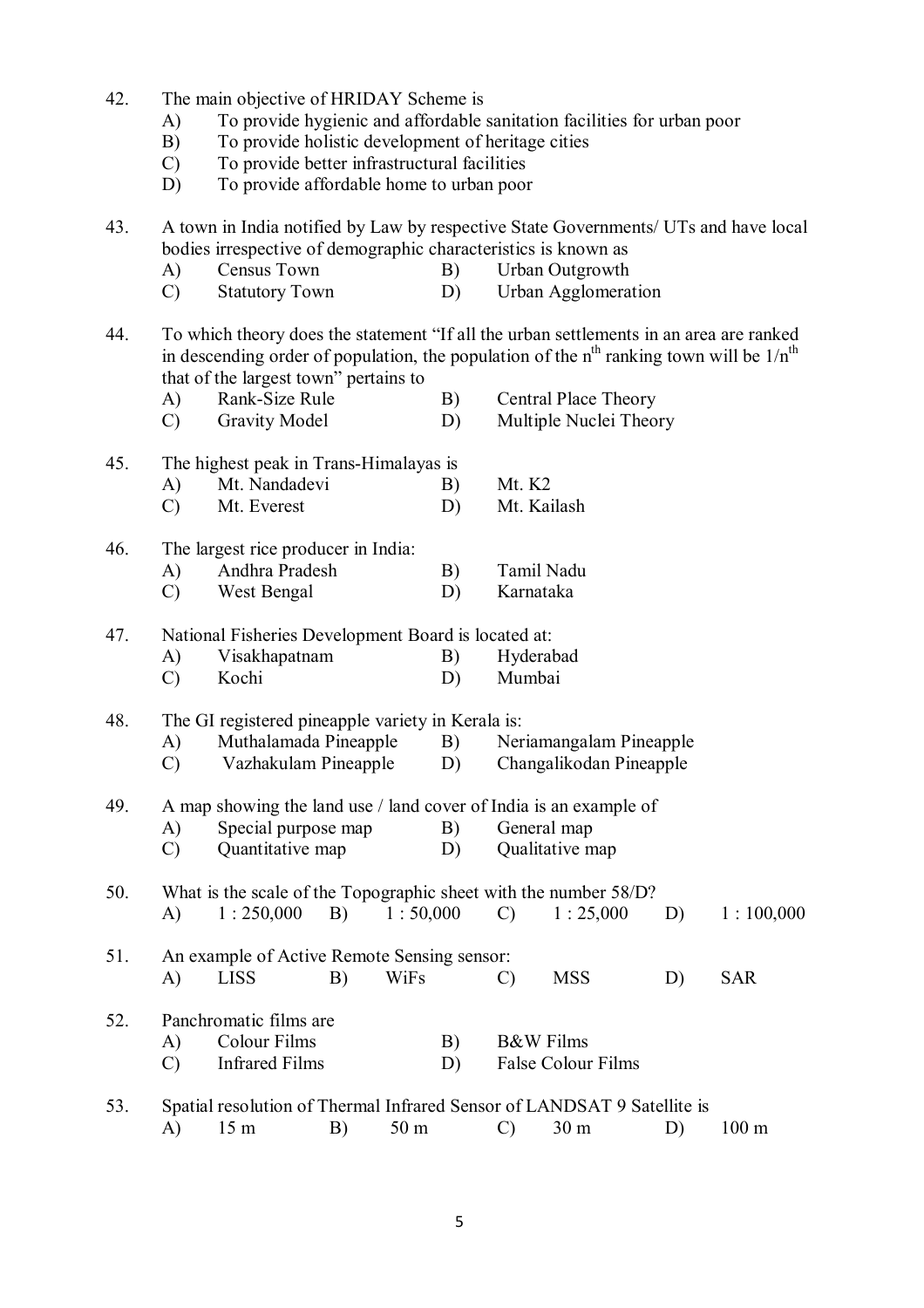| 54. | Identify the digital image enhancement techniques from the following<br>1. Contrast Enhancement<br>2. Spacial Filtering<br>3. Unsupervised Classification<br>4. Supervised Classification |                                                                                                                                                                                                                                                |                                 |                      |                                                                                        |               |                                             |    |      |  |  |  |
|-----|-------------------------------------------------------------------------------------------------------------------------------------------------------------------------------------------|------------------------------------------------------------------------------------------------------------------------------------------------------------------------------------------------------------------------------------------------|---------------------------------|----------------------|----------------------------------------------------------------------------------------|---------------|---------------------------------------------|----|------|--|--|--|
|     | A)                                                                                                                                                                                        | 1&83                                                                                                                                                                                                                                           | B)                              | 1&82                 |                                                                                        | $\mathcal{C}$ | 2&4                                         | D) | 1&84 |  |  |  |
| 55. | A)<br>$\mathcal{C}$                                                                                                                                                                       | Polygons accidentally created through overlap with existing feature is known as<br>Overshoot Polygon<br>Sliver Polygon                                                                                                                         |                                 |                      | B)<br>D)                                                                               |               | Dangling Polygon<br>None of these           |    |      |  |  |  |
| 56. | A)                                                                                                                                                                                        | Which among the following is a raster data format?<br>.shp                                                                                                                                                                                     | B)                              | .tiff                |                                                                                        | $\mathcal{C}$ | dxf                                         | D) | .tab |  |  |  |
| 57. | A)<br>$\mathcal{C}$                                                                                                                                                                       | The study of specific natural or human phenomenon that give rise to certain spatial<br>patterns and structures on surface of the Earth is called<br><b>Regional Study</b><br>Macro Study                                                       |                                 |                      | B)<br>D)                                                                               |               | Global Study<br><b>Systematic Study</b>     |    |      |  |  |  |
| 58. | A)<br>$\mathcal{C}$                                                                                                                                                                       | Who is the author of the book 'Anthropogeographie'?<br>Allen Semple<br>Mark Jefferson                                                                                                                                                          |                                 |                      | B)<br>D)                                                                               |               | Ellsworth Huntington<br>Friedrich Ratzel    |    |      |  |  |  |
| 59. | A)<br>$\mathcal{C}$                                                                                                                                                                       | The Big Bang Theory of origin on universe was proposed by<br>Georges Lemaitre<br>Laplace                                                                                                                                                       |                                 |                      | B)<br>D)                                                                               |               | <b>Immanuel Kant</b><br>Jeans & Geoffrey    |    |      |  |  |  |
| 60. | $\mathbf{c}$ .<br>d.<br>A)                                                                                                                                                                | Match the following:<br><b>Geologic Era</b><br>a. Cenozoic<br>b. Mesozoic<br>Paleozoic<br>Neoproterozoic<br>$a-2$ , $b-1$ , $c-4$ , $d-3$                                                                                                      |                                 | 1)<br>2)<br>3)<br>4) | <b>Geologic Period</b><br>Carboniferous<br>Cryogenious<br>Quaternary<br>Jurassic<br>B) |               | $a-2$ , $b-3$ , $c-4$ , $d-1$               |    |      |  |  |  |
|     | $\mathcal{C}$                                                                                                                                                                             | $a-3$ , $b-4$ , $c-1$ , $d-2$                                                                                                                                                                                                                  |                                 |                      | D)                                                                                     |               | $a-1$ , $b-3$ , $c-2$ , $d-4$               |    |      |  |  |  |
| 61. | A)<br>$\mathcal{C}$                                                                                                                                                                       | Who postulated the idea 'Geographic forms are an expression of the phase and rate of<br>uplift in relation to the rate of degradation'<br>W.M. Davis<br><b>Richard Bailey</b>                                                                  |                                 |                      | B)<br>D)                                                                               |               | William D. Thornbury<br><b>Walther Penk</b> |    |      |  |  |  |
| 62. |                                                                                                                                                                                           | Assertion (A): Alfisols are moderately leached soils found in hardwood forest areas                                                                                                                                                            | and have high native fertility. |                      |                                                                                        |               |                                             |    |      |  |  |  |
|     | A)<br>B)<br>$\mathcal{C}$<br>D)                                                                                                                                                           | They are widely used in agriculture and forestry<br>$Reason(R)$ :<br>A& R are true and R is the correct explanation of A<br>$A\&R$ are true and R is not the correct explanation of A<br>A is true but R is false<br>A is false but R is true. |                                 |                      |                                                                                        |               |                                             |    |      |  |  |  |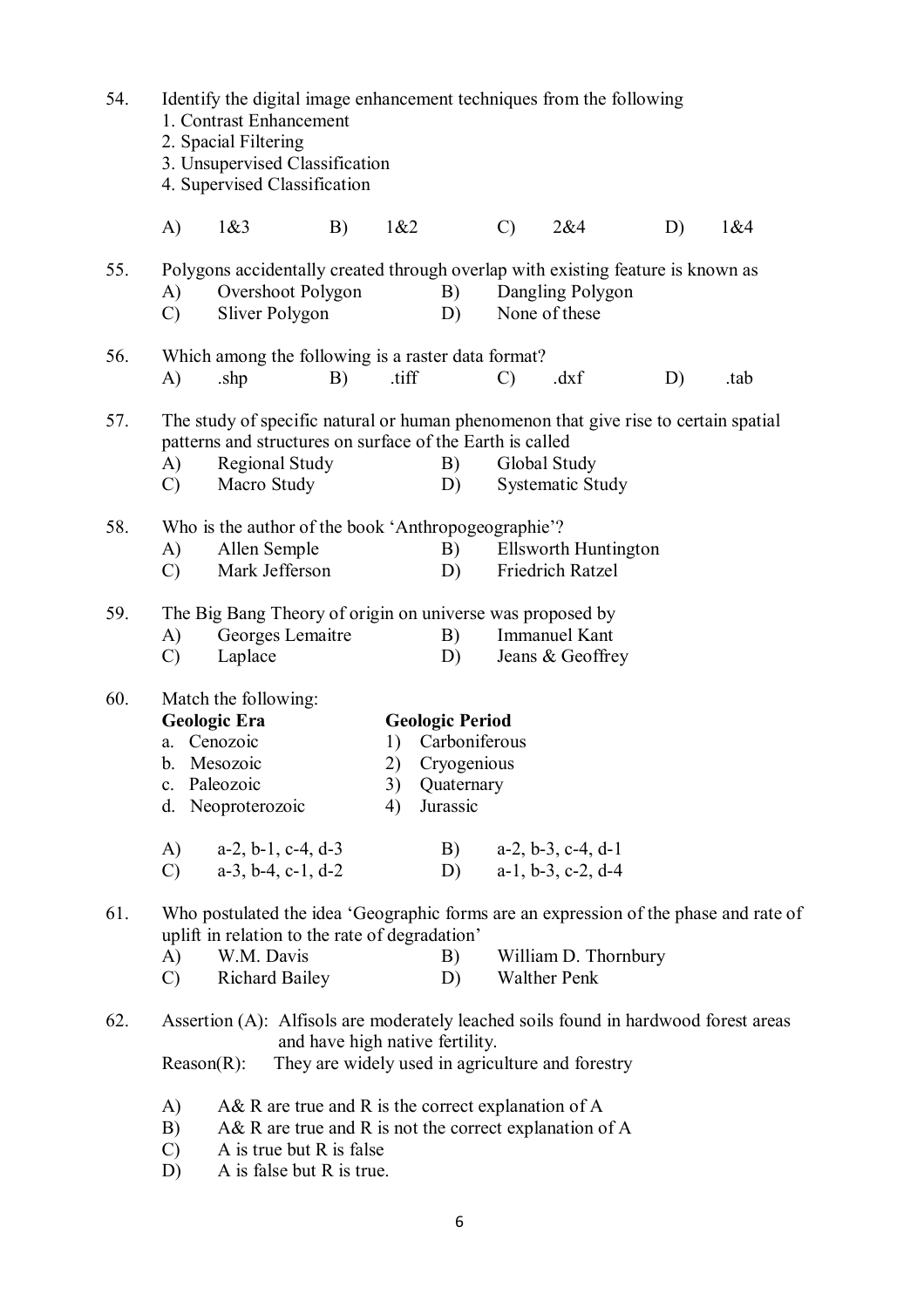| 63. | A)                                                                                                                                                                                                                                                                                                                                                                                                                                                                              | The average salinity of world oceans is<br>4.5%                                                                                                                                                                                            | B) | 3.5%           |                 | $\mathcal{C}$                 | 6.5%                                                                                            | D) | 8.5%                                               |
|-----|---------------------------------------------------------------------------------------------------------------------------------------------------------------------------------------------------------------------------------------------------------------------------------------------------------------------------------------------------------------------------------------------------------------------------------------------------------------------------------|--------------------------------------------------------------------------------------------------------------------------------------------------------------------------------------------------------------------------------------------|----|----------------|-----------------|-------------------------------|-------------------------------------------------------------------------------------------------|----|----------------------------------------------------|
| 64. | A)<br>$\mathcal{C}$                                                                                                                                                                                                                                                                                                                                                                                                                                                             | Which type scattering in the atmosphere results in the sky appearing blue?<br>Mie Scattering<br><b>Rayleigh Scattering</b>                                                                                                                 |    |                | B)<br>D)        |                               | Non-Selective Scattering<br><b>Selective Scattering</b>                                         |    |                                                    |
| 65. | A)                                                                                                                                                                                                                                                                                                                                                                                                                                                                              | The Mojave Desert is in<br>Namibia                                                                                                                                                                                                         | B) |                | South Africa C) |                               | Saudi Arabia D)                                                                                 |    | <b>USA</b>                                         |
| 66. | A)                                                                                                                                                                                                                                                                                                                                                                                                                                                                              | How many RAMSAR Wetland Sites are there in Kerala?<br>3                                                                                                                                                                                    | B) | $\overline{2}$ |                 | $\mathcal{C}$                 | $\mathbf{1}$                                                                                    | D) | 5                                                  |
| 67. | Weber's Industrial Location Theory is based on<br>Least transportation cost<br>A)<br>B)<br>Least management cost<br>Availability of raw materials D)<br>Availability of market<br>$\mathcal{C}$                                                                                                                                                                                                                                                                                 |                                                                                                                                                                                                                                            |    |                |                 |                               |                                                                                                 |    |                                                    |
| 68. | A)<br>$\mathcal{C}$                                                                                                                                                                                                                                                                                                                                                                                                                                                             | Bannargette National Park is in<br>Jharkand<br>Karnataka                                                                                                                                                                                   |    |                | B)<br>D)        | Maharashtra                   | Madhya Pradesh                                                                                  |    |                                                    |
| 69. | As per the nine fold classification of landuse in India, the land which include lands<br>available for cultivation whether not taken up for cultivation or taken up for cultivation<br>once but not cultivated during the current year and is not cultivated during the last 5<br>years in succession is known as<br><b>Current Fallow</b><br>A)<br>Cultivable Waste land<br>B)<br>Permanent Pastures & Grazing land<br>$\mathcal{C}$<br>Fallow other than Current Fallow<br>D) |                                                                                                                                                                                                                                            |    |                |                 |                               |                                                                                                 |    |                                                    |
| 70. |                                                                                                                                                                                                                                                                                                                                                                                                                                                                                 | Match the following<br><b>Agricultural Regions of India</b><br>a) Maize and Coarse Crop region<br>b) Millets and Oil Seeds Region<br>c) Fruits and Vegetable Region<br>d) Cotton Region<br>A) $a-4, b-1, c-2, d-3$ B) $a-3, b-4, c-1, d-2$ |    |                |                 | 3. Deccan Plateau             | <b>Area Covered</b><br>2. Kashmir Valley and Assam<br>4. Western Rajasthan and Northern Gujarat |    | 1. Southern Andhra Pradesh and parts of Tamil Nadu |
|     | $\mathcal{C}$ )                                                                                                                                                                                                                                                                                                                                                                                                                                                                 | $a-2, b-3, c-4, d-1$                                                                                                                                                                                                                       |    | D)             |                 | $a-1$ , $b-3$ , $c-2$ , $d-4$ |                                                                                                 |    |                                                    |
| 71. | A)<br>$\mathcal{C}$                                                                                                                                                                                                                                                                                                                                                                                                                                                             | Which among the following State recorded highest population growth between<br>2001-2011 Censuses?<br>Madhya Pradesh<br>Uttar Pradesh                                                                                                       |    |                | B)<br>D)        | <b>Bihar</b>                  | Andhra Pradesh                                                                                  |    |                                                    |
| 72. | A)<br>B)<br>$\mathcal{C}$                                                                                                                                                                                                                                                                                                                                                                                                                                                       | The term 'non-ecumene' refers to:<br>Inhabited places of the earth's surface<br>Uninhabited places on the surface of the earth<br>Mining areas                                                                                             |    |                |                 |                               |                                                                                                 |    |                                                    |

D) Cultivated areas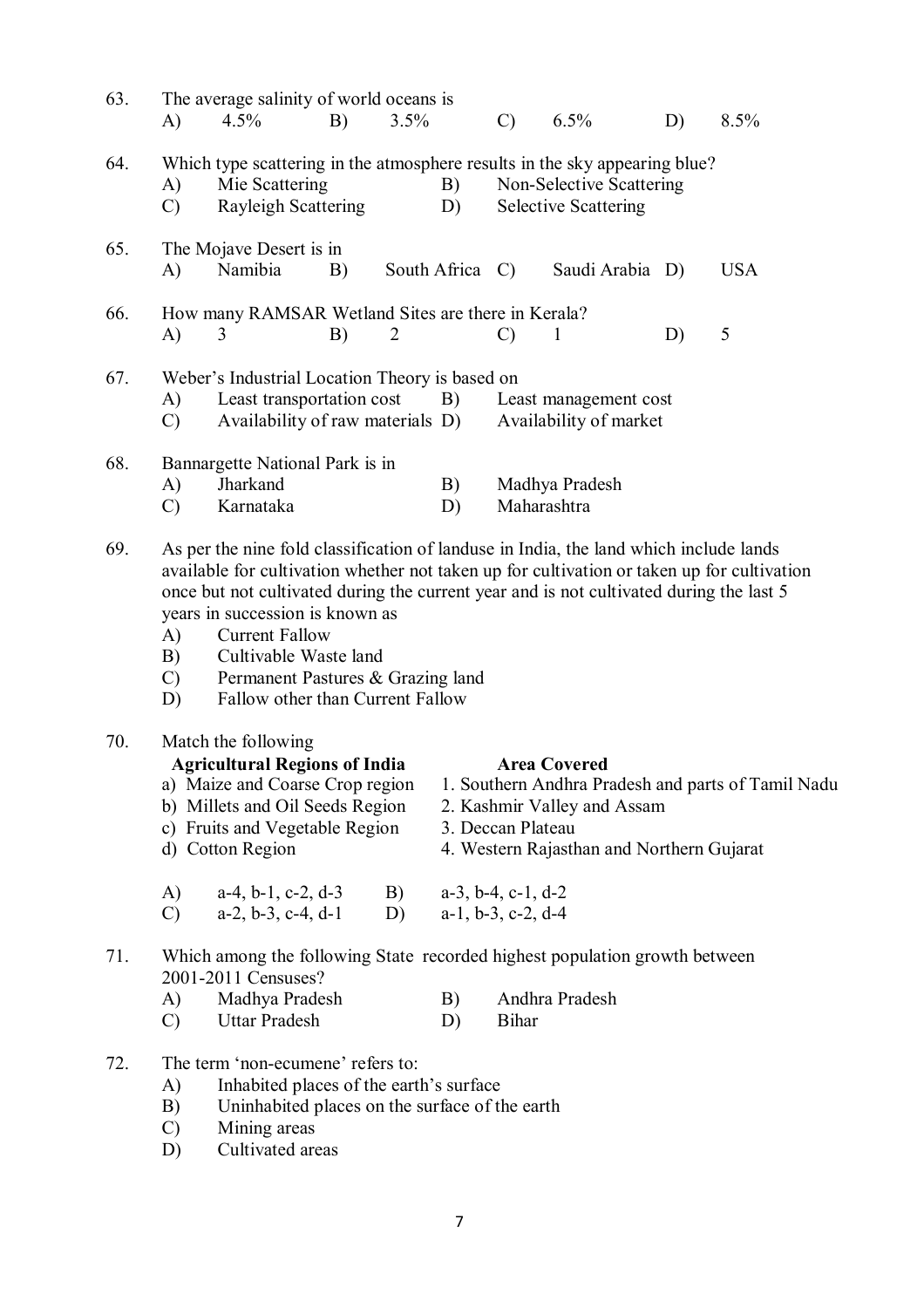| 73. | A)<br>$\mathcal{C}$             | The amount of moisture that a soil type can hold is called<br><b>Water Retention Capacity</b><br><b>Field Capacity</b>                                                                                                                   |    |              | B)<br>D) |                                                                                                              | Moisture Holding Capacity<br><b>Saturation Capacity</b>          |    |               |  |
|-----|---------------------------------|------------------------------------------------------------------------------------------------------------------------------------------------------------------------------------------------------------------------------------------|----|--------------|----------|--------------------------------------------------------------------------------------------------------------|------------------------------------------------------------------|----|---------------|--|
| 74. | A)<br>$\mathcal{C}$             | Spread and Back Wash Effect is associated with<br>Myrdal Theory<br><b>Gravity Model</b>                                                                                                                                                  |    |              | B)<br>D) |                                                                                                              | <b>Central Place Theory</b><br>Growth Pole Theory                |    |               |  |
| 75. | 1.<br>2.<br>3.<br>4.            | Which among the following statements are true with regard to Planning in India?<br>It had heavy dependence on sectoral approach<br>Planning is centralized at national level<br>Multi-level planning is not yet attempted in large scale |    |              |          |                                                                                                              | It had been essentially normative single level economic planning |    |               |  |
|     | A)<br>$\mathcal{C}$             | $1 & 4$ only<br>$2 & 4$ only                                                                                                                                                                                                             |    |              | B)<br>D) | $1 & 3$ only                                                                                                 | $1, 2 \& 3$ only                                                 |    |               |  |
| 76. | A)                              | One among the following is not an urban development programme. Identify it<br><b>JNNRUM</b>                                                                                                                                              | B) | <b>PMJAY</b> |          | $\mathcal{C}$                                                                                                | <b>AMRUT</b>                                                     | D) | <b>NUSP</b>   |  |
| 77. | A)                              | 31.16                                                                                                                                                                                                                                    | B) | 47.72        |          | What is the share of urban population in Kerala as per 2011 Census?<br>25.71<br>52.28<br>$\mathcal{C}$<br>D) |                                                                  |    |               |  |
| 78. | A)<br>$\mathcal{C}$             | The Sector Model of urban landuse was proposed by<br>E. W. Burgess<br>C. D. Harris & E. L. Ullmann<br>B)<br>H. Hoyt<br>D)<br><b>Torsten Haggerstrand</b>                                                                                 |    |              |          |                                                                                                              |                                                                  |    |               |  |
| 79. | A)<br>$\mathcal{C}$             | The source region of River Narmada is<br>Mahabaleswar<br>Trimbata Plateau                                                                                                                                                                |    |              | B)<br>D) | Amarkantak                                                                                                   | Dhandakaranya                                                    |    |               |  |
| 80. | A)<br>B)<br>$\mathcal{C}$<br>D) | The 'Amw' type of climate as per Koeppen's Climatic classification is experienced in<br>Western Coastal Region south of Mumbai<br>Coastal Tamil Nadu and coastal Andhra Pradesh<br>Peninsular Plateau Region                             |    |              |          |                                                                                                              | Ganga Plain, eastern Rajasthan, Assam and Madhya Pradesh         |    |               |  |
| 81. | A)<br>$\mathcal{C}$             | The largest producer of Sugarcane in India:<br>Tamil Nadu<br><b>Uttar Pradesh</b>                                                                                                                                                        |    |              | B)<br>D) | Maharashtra<br>West Bengal                                                                                   |                                                                  |    |               |  |
| 82. | A)                              | The Government Authority responsible for the management of steel plants in India:<br><b>TISSCO</b>                                                                                                                                       | B) | <b>IISCO</b> |          | $\mathcal{C}$                                                                                                | <b>VSP</b>                                                       | D) | <b>SAIL</b>   |  |
| 83. | A)                              | Gandhakasala is an indigenous variety of<br>Plantain                                                                                                                                                                                     | B) | Rice         |          | $\mathcal{C}$                                                                                                | Cardamom                                                         | D) | Pepper        |  |
| 84. | A)                              | The average sex ratio in India as per 2011 Census is:<br>933                                                                                                                                                                             | B) | 943          |          | $\mathcal{C}$                                                                                                | 929                                                              | D) | None of these |  |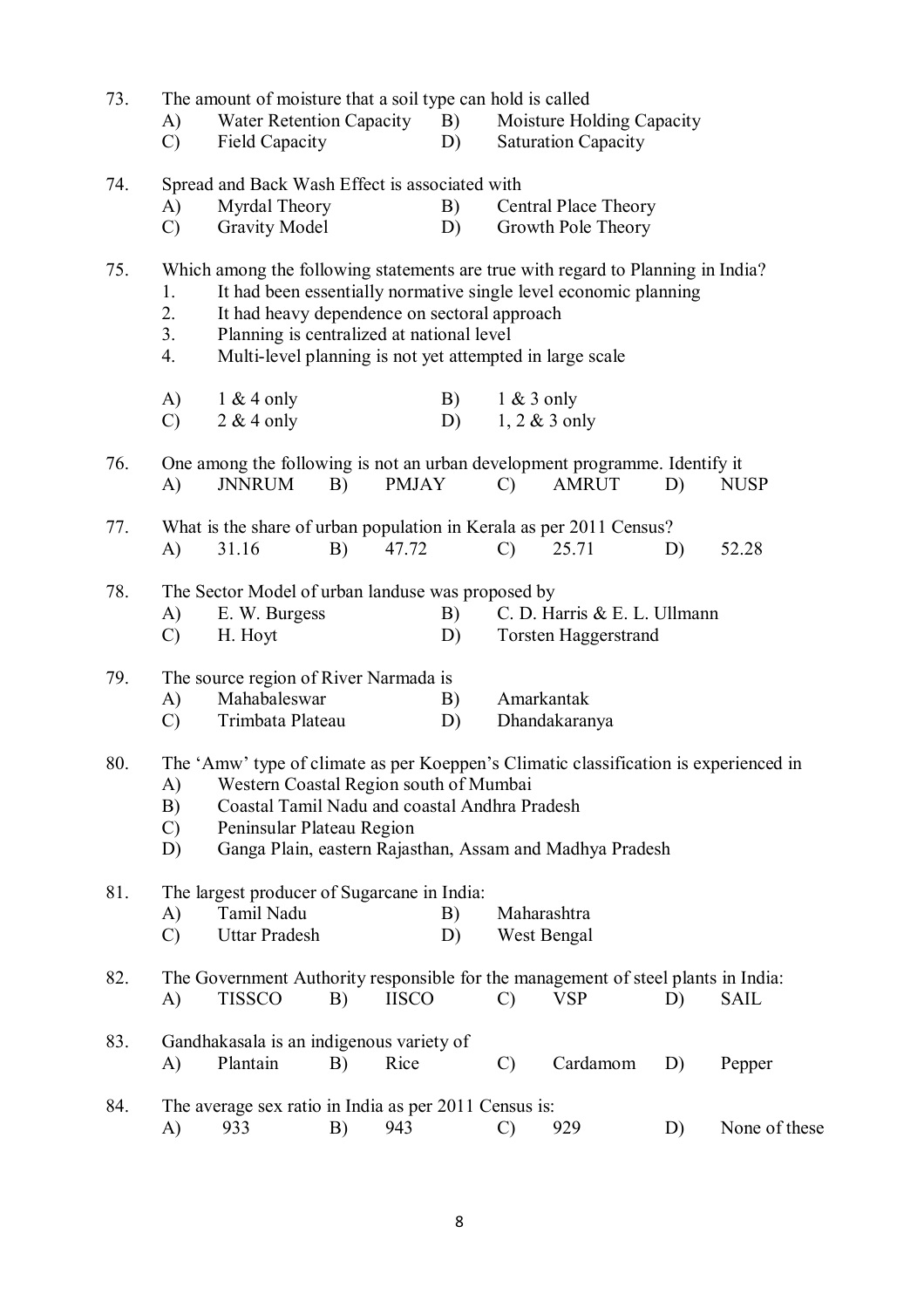- 85. 'Muniyara Caves' are found in A) Marayoor B) Ambalavayal C) Iritty D) Nelliampathy 86. Identify the map projection based on its properties given below 1. Latitudes are drawn as concentric circles 2. Longitudes are straight lines drawn radially from the centre 3. Area is exaggerated away from the centre 4. The scale is correct along the meridians A) Zenithal Equidistant Projection Equatorial Case B) Zenithal Equal Area Projection Equatorial Case C) Zenithal Equidistant Projection Polar Case D) Zenithal Equal Area Projection Polar Case 87. Carrying capacity of land refers to A) The number of people that a unit area of land can support in a given technological level and system of landuse B) The amount of fertilizer that a unit area of land can hold C) The amount of moisture that the soil of a given land can hold D) The number buildings that a given land can hold 88. Green vegetation appear as red in FCC because A) Vegetation absorbs electromagnetic radiation in the blue band B) Vegetation reflects electromagnetic radiation in the green band C) Vegetation reflects almost all energy at infrared band D) Vegetation absorbs all the incoming energy in the visible spectrum 89. To which country does the GLONASS Navigation System belong? A) USA B) Japan C) Israel D) Russia 90. What will be the scale of aerial photograph when the focal length of the camera is 150 mm and flying height of the aircraft is 7500 meters? A) 1:25,000 B) 1:50,000 C) 1: 7500 D) 1: 75,000 91. Which projection is used in the Survey of India OSM maps? A) UTM Projection B) Polyconic Projection
	- C) Mollweid's Projection D) Bonne's Projection

### 92. Which among the following are the characteristics of a vertical aerial photograph?

- 1. Optical axis deviates <300 from the vertical axis
- 2. Horizon does not appear on the photograph
- 3. Shape of the area photographed will be square
- 4. Scale decreases from foreground to background
- A) 1 & 4 only B) 2 & 4 only C) 2&3 only D) 1&3 only

| 93. | The Swath of LISS IV sensor of Resources at-2 satellite is |  |                     |           |
|-----|------------------------------------------------------------|--|---------------------|-----------|
|     | . 70 km                                                    |  | B) 140 km C) 840 km | D) 740 km |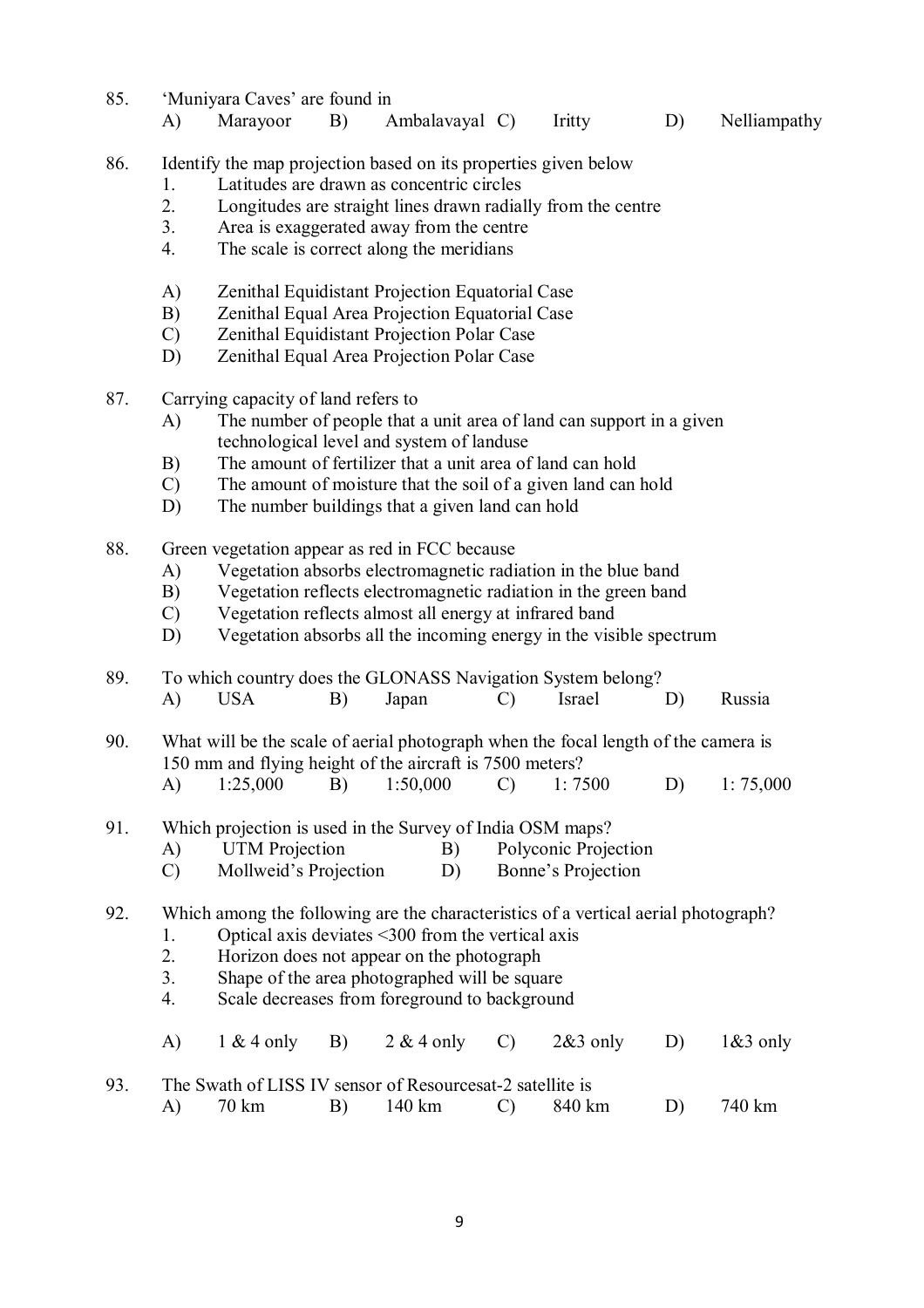| 94.  | $\bf{A}$                                                                                                                                                                                                                                                                                   | 10-255                                                                                                      | B) | $1 - 100$ |          | $\mathcal{C}$ | The grey scale value of 8 bit digital satellite image varies between<br>255-355                                                                                                                 | D) | $0 - 255$ |
|------|--------------------------------------------------------------------------------------------------------------------------------------------------------------------------------------------------------------------------------------------------------------------------------------------|-------------------------------------------------------------------------------------------------------------|----|-----------|----------|---------------|-------------------------------------------------------------------------------------------------------------------------------------------------------------------------------------------------|----|-----------|
| 95.  | A)                                                                                                                                                                                                                                                                                         | How many segments are there in GPS?<br>2                                                                    | B) | 3         |          | $\mathcal{C}$ | $\overline{4}$                                                                                                                                                                                  | D) | 6         |
| 96.  | A)<br>$\mathcal{C}$                                                                                                                                                                                                                                                                        | taking them as state in time scale'?<br>Jean Brunhes<br>Allen Semple                                        |    |           | B)<br>D) | W. M. Davis   | Who among the following opined that 'the physical and cultural phenomena are in a<br>state of perpetual change and they must be studied in the temporal change, instead of<br>Vidal-de-Lablache |    |           |
| 97.  | A)<br>$\mathcal{C}$                                                                                                                                                                                                                                                                        | Who is the author of the book 'Kosmos'?<br>Varenius<br>Carl O. Sauer                                        |    |           | B)<br>D) |               | Alexander von Humboldt<br>Richard Hartshone                                                                                                                                                     |    |           |
| 98.  | Which among the following is not a characteristic of 'P' waves?<br>A)<br>It can move through solids and liquids<br>They are fastest waves<br>B)<br>It can move particles perpendicular to the direction that the wave is travelling<br>$\mathcal{C}$<br>They are compressional waves<br>D) |                                                                                                             |    |           |          |               |                                                                                                                                                                                                 |    |           |
| 99.  | A)<br>$\mathcal{C}$                                                                                                                                                                                                                                                                        | domes and volcanic cones are known as<br>Dendritic Pattern<br>Rectangular Pattern                           |    |           | B)<br>D) |               | The pattern of drainage developed as a result of symmetrical erosion around uplift<br><b>Trellis Pattern</b><br>Radial Pattern                                                                  |    |           |
| 100. | A)<br>$\mathcal{C}$                                                                                                                                                                                                                                                                        | Rills are formed by<br>Glacial Erosion<br>Aeolian Erosion                                                   |    |           | B)<br>D) |               | <b>Fluvial Erosion</b><br><b>Wave Erosion</b>                                                                                                                                                   |    |           |
| 101. | A)<br>$\mathcal{C}$                                                                                                                                                                                                                                                                        | Which among the following is not a warm ocean current?<br>East Australian Current<br><b>Agulhas Current</b> |    |           | B)<br>D) |               | <b>Brazil Current</b><br>Labrador Current                                                                                                                                                       |    |           |
| 102. | A)                                                                                                                                                                                                                                                                                         | 8                                                                                                           | B) | 7         |          | $\mathcal{C}$ | How many Land Capability Classes are there in the scheme followed in India?<br>5                                                                                                                | D) | 10        |
| 103. | A)<br>B)<br>$\mathcal{C}$<br>D)                                                                                                                                                                                                                                                            | Ice Cap<br><b>Equatorial Forest</b><br><b>Water Bodies</b><br>Soil with high moisture content               |    |           |          |               | Identify the natural surface which has high albedo among the following                                                                                                                          |    |           |
| 104. | A)<br>$\mathcal{C}$                                                                                                                                                                                                                                                                        | Seed Gene Bank<br><b>Botanical Garden</b>                                                                   |    |           | B)<br>D) |               | Which among the following is not an ex-situ conservation method?<br>Field Gene Bank<br>Wild Life Sanctuary                                                                                      |    |           |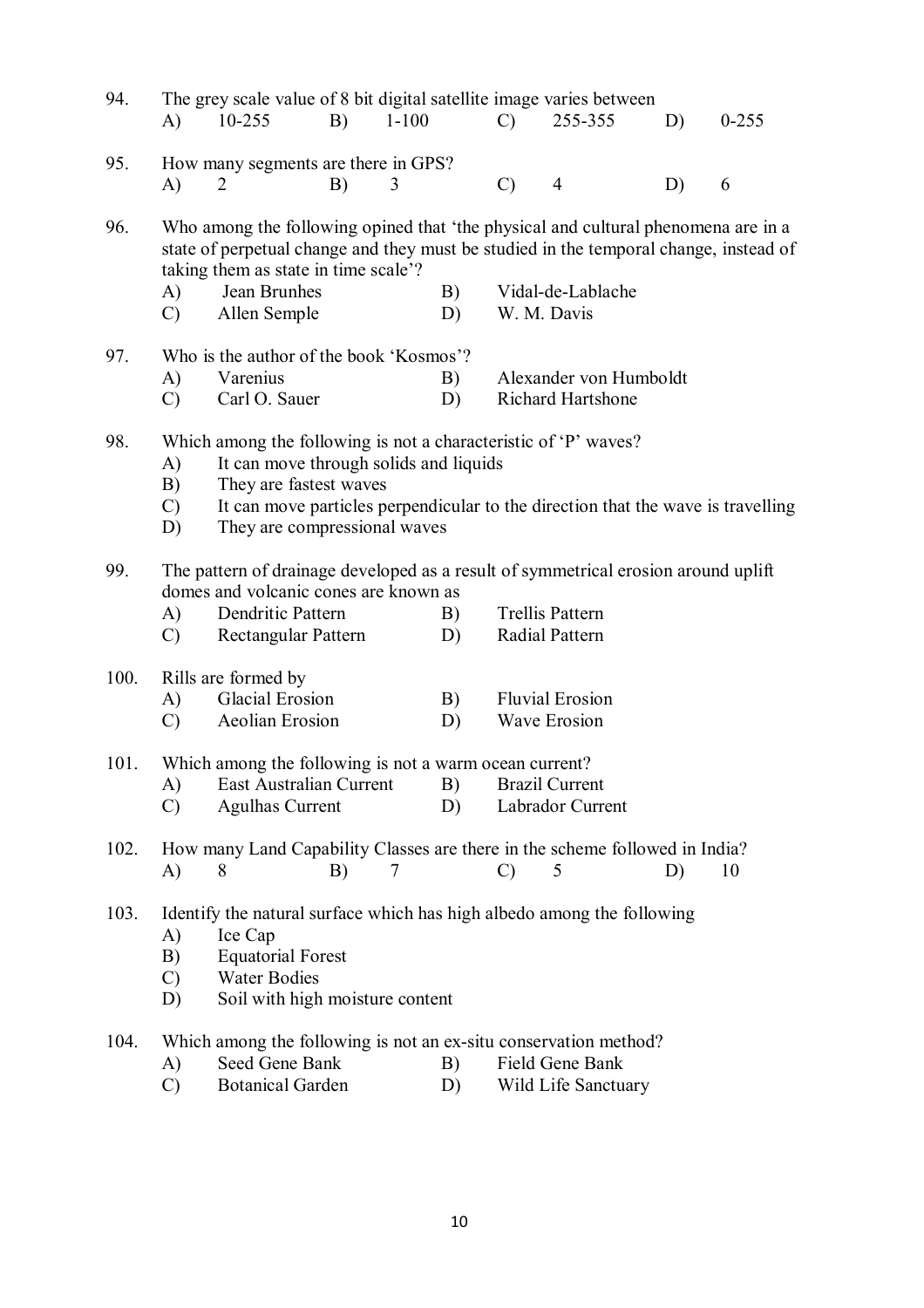- 105. Losch's Industrial Location Model sorts to explain the location of industries based on A) Least labour cost
	- B) Size and shape of market area
	- C) Maximum availability of raw materials
	- D) Maximum availability of capital
- 106. Identify the criteria listed below which are true with regard to defining a census town in India
	- 1. It should have a population of at least 50,000
	- 2. At least 75% of the male working population should be engaged in nonagricultural activities
	- 3. It should have a density of at least 400 person per sq. km.
	- 4. It should have area of at least 5 sq. km.

|               | A) $2 & 3$ only | B) $1 & 4$ only |
|---------------|-----------------|-----------------|
| $\mathcal{C}$ | $1 \& 3$ only   | $2 & 4$ only    |

107. A continuous urban spread in India and its adjoining out growth of two or more physically contiguous towns are termed as<br>A) Conurbation B)

- A) Conurbation B) Urban Out Growth
- C) Urban Agglomeration D) Metropolitan City
- 108. Which State has more than 50% its area under tea? A) Tamil Nadu B) Kerala C) Karnataka D) Assam
- 109. The first fertilizer factory India under FCIL was setup in A) Sindri B) Ramagudam C) Talchar D) Korba
- 110. The Industrial Region known as the 'Ruhr of India' is
	- A) Gujarat Industrial Region B) Chotanagpur Industrial Region
	- C) Hugli Industrial Region D) Mumbai-Pune Industrial Region

# 111. Which spatial entity represents the feature that has an area?

- A) Line B) Closely spaced points
- C) Polygon D) Surface

## 112. Identify the dams which are part of the Damodar Valley Project.

- 1. Tilaiya Dam 2. Maithan dam<br>3. Rihand Dam 4. Sardar Sarova
	- 3. Rihand Dam 4. Sardar Sarovar Dam
- A) 1&2 B) 1 &3 C) 2&4 D) 1&4
- 113. Thornthwait's Climatic Classification is based on the calculation of
	- A) Index of Humidity B) Index of Aridity
	- C) Moisture Index D) Index of Wetness
- 114. The cold strong north easterly wind that descends to the Adriatic Sea from the Alps Mountains is known as
	- A) Foehn B) Bora C) Chinook D) Mistral